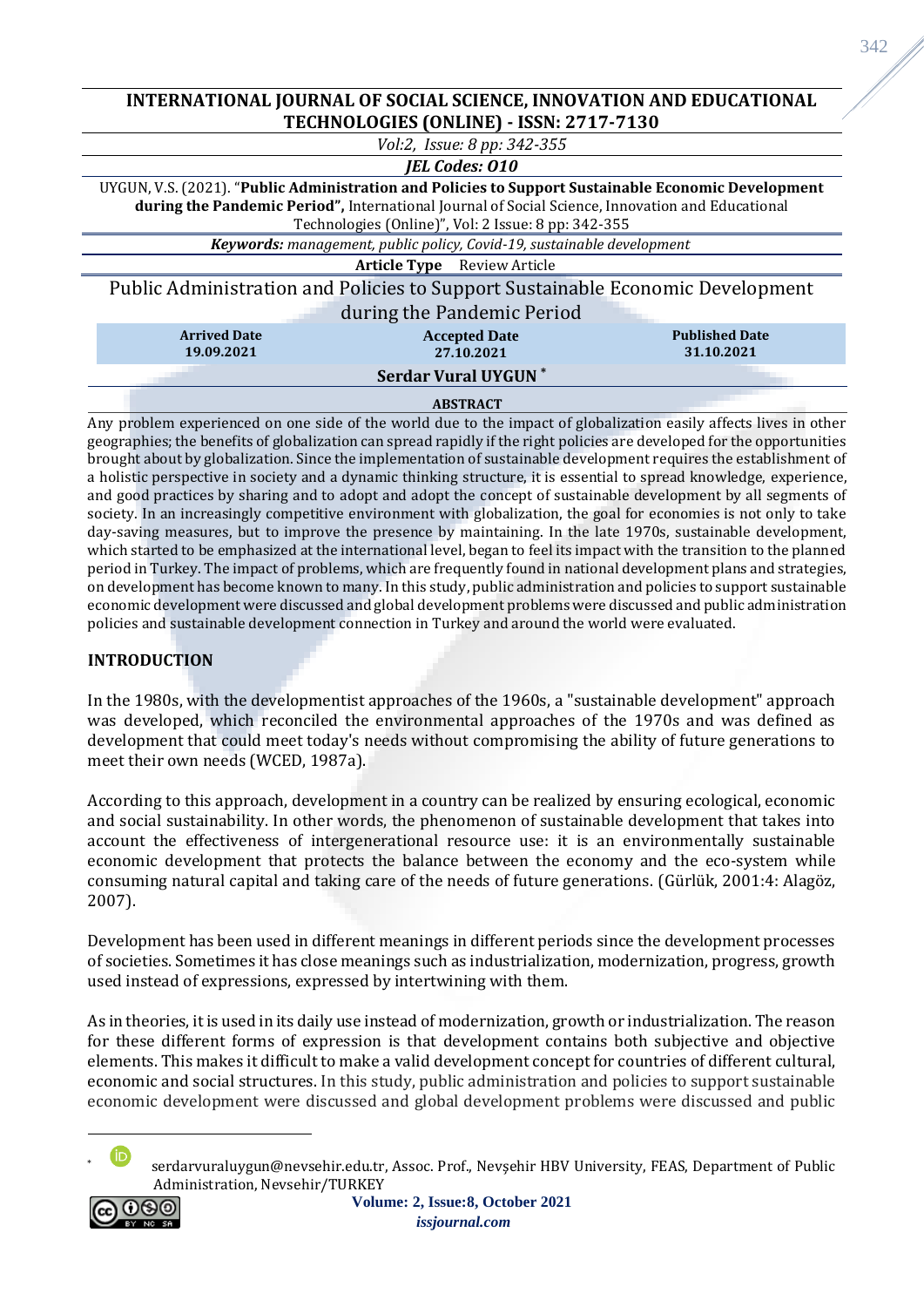administration policies and sustainable development connection in Turkey and around the world were evaluated.

## **Literature Review**

The economies all around the world is suffering from COVID-19, which has made the entire world panic and the pandemic virus has taken over almost 195 countries in its grip (Sipahi, 2020). The COVID-19 pandemic has caused a global health crisis. This crisis is not only a health crisis, it has the potential to lead humanity to an economic, social and political crisis. It shows the increasing impact of poverty, deficits in health systems, deficiencies in education systems, social and economic inequalities, lack of global cooperation, and the severity of the crisis. (United Nations. Shared Responsibility, 2020; United Nations Sustainable Development,2020). For these reasons, the COVID-19 pandemic will lead to the reorganization of international targets.

The most important difference of past outbreaks from today's outbreaks is the high rate of spread and transmission caused by increased human mobility compared to the past. The process, which began with the announcement of the first case on December 1, 2019, has progressed with rapid case increases and reached significant numbers worldwide by the end of April 2020. The data that emerge as a result of the rapid spread that comes with globalization can be seen in Figure 1 and Figure 2 respectively.



**Figure 1.** Worldwide COVID-19 Case Numbers Spread Map

*Source: World Health Organization, https://covid19.who.int/ (accepted on 12.11.2021).*



**Figure 2.** Worldwide COVID-19 Death Toll Spread Map

*Source: World Health Organization, https://covid19.who.int/ (accepted on 12.11.2021)*

The Covid-19 Case Status of The World as a Whole and Turkey is comparatively included in Table 1.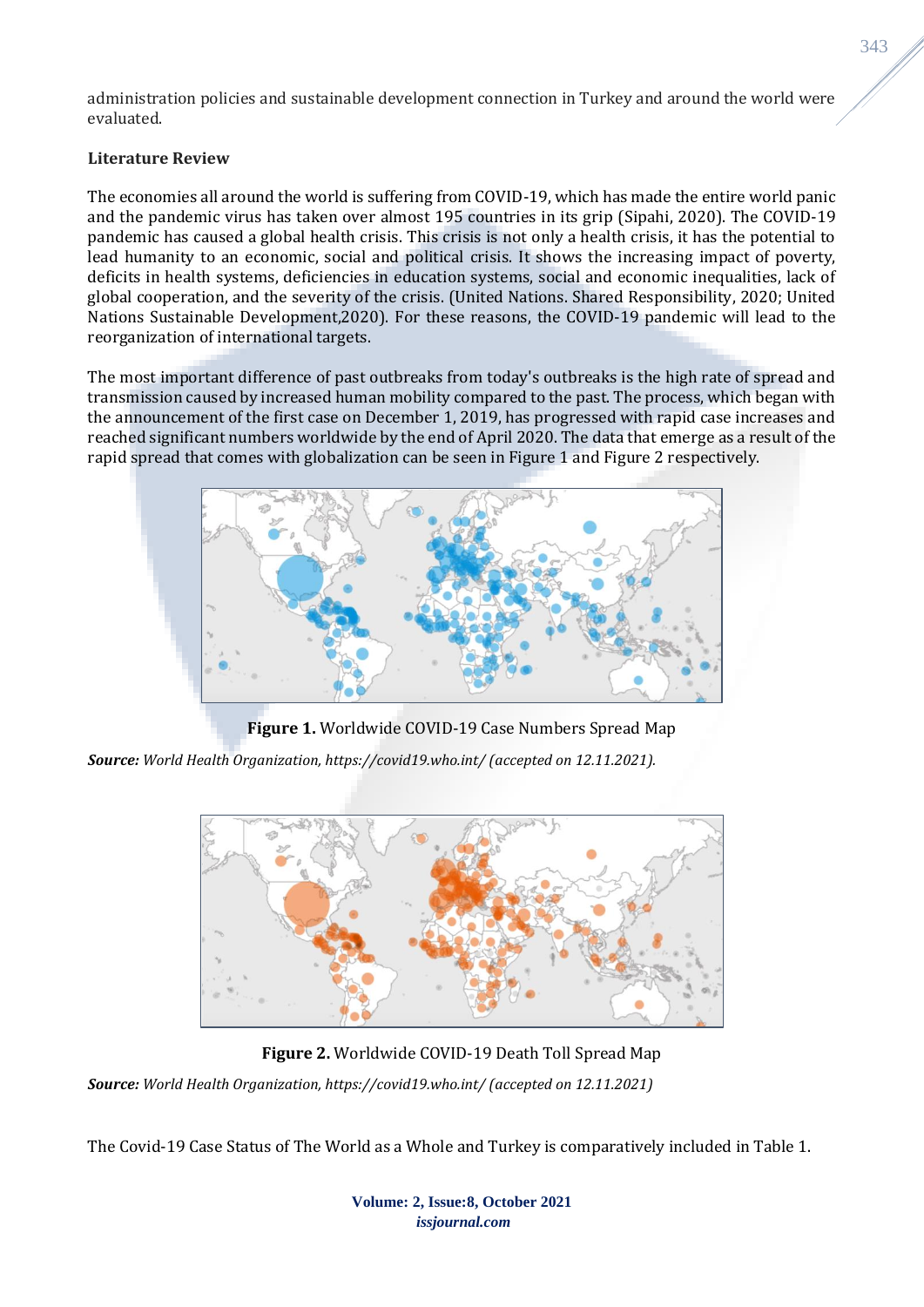| Table 1. Covid-19 Case Status in Turkey |
|-----------------------------------------|
|                                         |

| <b>COVID-19 CASE STATUS</b> | <b>WORLDWIDE</b> | <b>TURKEY</b> |
|-----------------------------|------------------|---------------|
| Number of cases             | 2.549.610        | 98.674        |
| Number of fatalities        | 175.807          | 2,376         |

### *Source: World Health Organization (https://covid19.who.int/)(23 April 2020)*

The world health organization reported the most cases on the European side with 1,593,828 and 1,507,148 cases in the Americas (https://covid19.who.int/2020).

It is observed that Turkey has implemented a policy that observes these principles in the process of fighting the epidemic. These include informing the public, participating in decision-making processes through scientific board recommendations, taking care to be measured on the measures taken and determining exceptional circumstances, making statements based on evidence and data, and taking responsibility for the areas of duty of the relevant institutions and organizations.

The approaches developed for public policy analysis are outlined as follows:

- process management approach,
- network management approach,
- reference model and cognitive approach (Usta, 2013)
- rational actor model,
- invasive model.
- mixed models,
- group model,
- elitist model,
- corporate model,
- public preference model,
- system approach and process approach (Babaoglu, 2017).

When Turkey's anti-epidemic policy is taken within the framework of this approach, first the epidemic problem is identified and raised, proposals are developed for solution strategies, participation mechanisms are implemented, decisions are taken on the basis of evidence in line with the recommendations of the Scientific Council, and at this stage the precautionary strategy is determined and appropriate legal infrastructure is established and supported by legal regulations, the adopted strategy is implemented and developments are implemented. is evaluated and monitored.

### **Sustainable Development**

In the last 20 years, the world population has approached 7 billion people. With globalization, the global economy has grown rapidly. In 1990, the gross national gdp per capita (GDP) worldwide was USD 4,063, but by 2009 this figure had doubled to USD 8,727. Especially since the second half of the 20th century, short-term political movements such as growth in economies, accelerating development, preventing unemployment, controlling inflation have been given priority (WB, 2011).

This concept was first officially used in the 1987 report "Our Common Future" (Brundtland Report), published by the World Commission for Environment and Development (WCED) under the chairmanship of Norwegian Prime Minister Gro Harlem Brundtland.

According to the report, sustainable development is defined as "Meeting today's needs without compromising in meeting the needs of future generations."

Understanding the concept of sustainable development is not possible with what the objectives and objectives of this concept are directly connected. At the United Nations General Assembly in 2000, nearly 60 targets were set, including issues such as peace, development, human rights and the environment. In the Brundtland Report, the goals of sustainable development are listed as follows;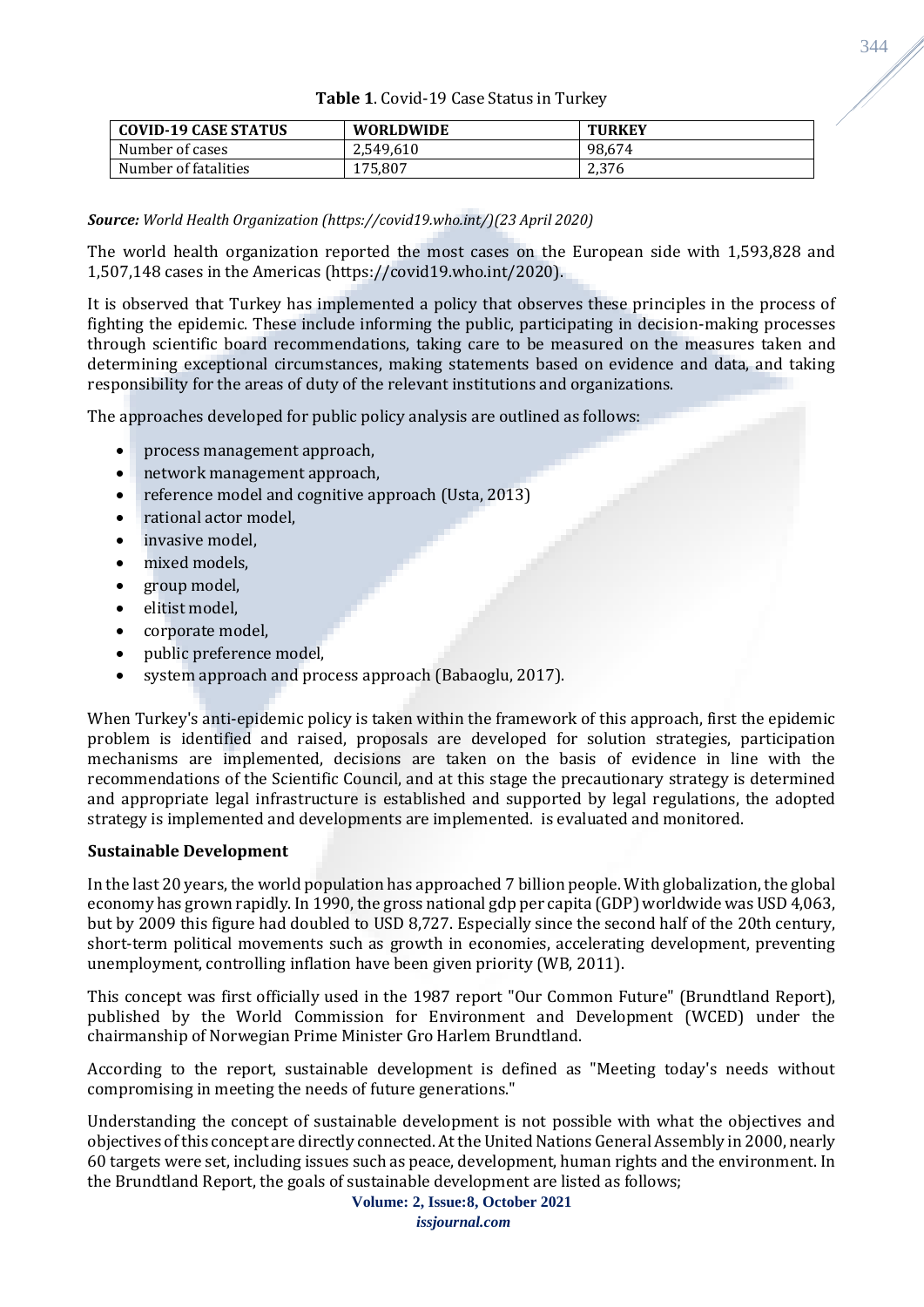1. Reviving growth

2. Changing the quality of growth

3. Meeting basic needs in employment, food, energy, water and health

4. Guaranteeing a sustainable population level

5. Maintaining and enriching the resource base

6. Reorienting technology and managing risk

7. To unite the environment and the economy in the decision-making process

Looking at these goals, it is appropriate to evaluate the objectives and objectives of sustainable development in terms of economy, people, environment and technology.

Determining the sustainability of development raises the issue of the creation of sustainable development indicators. Sustainable development indicators have a wide range of fields of study all over the world thanks to their effective role between the necessary information and decisions to plan, realize, succeed and support. It is possible to group indicators according to policy relevance, analytical compliance and measurability

| chlorine<br>the<br>Increase<br>in<br>in<br>atmosphere | Increase in sectoral economic<br>activity | Population, density, rate of increase |
|-------------------------------------------------------|-------------------------------------------|---------------------------------------|
| the<br>Increase<br>in<br>acidity<br>in                | Number of vehicles                        | Poverty                               |
| atmosphere                                            |                                           |                                       |
| Compositions of ozone, particles,                     | <b>Energy consumption</b>                 | Households without electricity        |
| nitrogen dioxide                                      |                                           |                                       |
|                                                       |                                           |                                       |
| Rural and urban areas, forests                        | Renewable energy rate                     | Voting populatio                      |
| Natural<br>environment                                | Air transportation                        | Turnout in elections                  |
| differentiations                                      |                                           |                                       |
| Transport capacities estimates                        | <b>Water Quality</b>                      | Rural-urban<br>Transport<br>costs     |
|                                                       |                                           | population                            |
| Specific ecosystem indicators                         | Deforestation                             | Phone quantity                        |
| Radiation                                             | Pollution reduction costs                 | Malnourished childre                  |
| Conservation area                                     | Travels, leisure                          | Literacy                              |
| Metal reserves                                        | Wood production                           | Life expectancy, infant mortality     |
| Amount of energy                                      | Water supply per capital                  |                                       |
| Biodiversity                                          | Erosion                                   |                                       |
| Animal population                                     | Agricultural production                   |                                       |
| <b>Endangered creatures</b>                           | Energy use in households                  |                                       |
| <b>Basic pollutants</b>                               | Road transport energy use                 |                                       |
| Heavy metals                                          | Use of fossil fuels in vehicles           |                                       |
| Nitrogen and potassium in the soil                    | Food production                           |                                       |
| Phosphate balances                                    |                                           |                                       |
| Soil quality indicators                               |                                           |                                       |
| Agricultural land losses                              |                                           |                                       |

**Table 2.** Indicators of Sustainable Development

*Source:(Palabıyık, 2005).*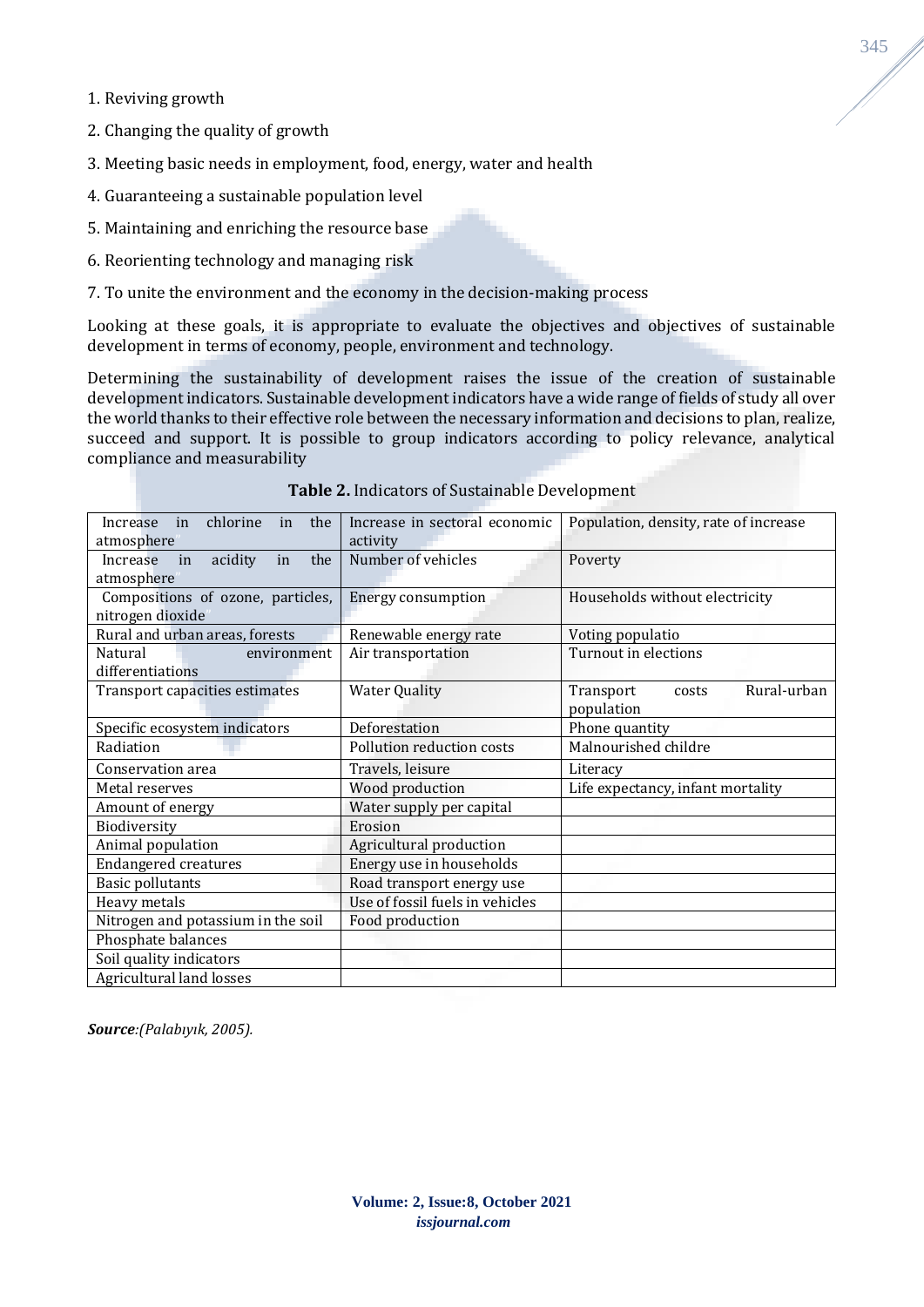| Indicator                                             |
|-------------------------------------------------------|
| Growth rate of real GDP per capita                    |
| Resource efficiency                                   |
| Population at risk of starvation or exclusion         |
| Rate of elderly employees                             |
| Healthy life expectancy and life expectancy at birth, |
| by gender                                             |
| Greenhouse gas emissions, share of renewable          |
| energy in recent energy consumption                   |
| Energy consumption due to GDP in transportation       |
| Common bird index Amount of fish caught outside       |
| safe biological stock boundaries: status of fish      |
| stocks managed by the EU in the Northeast Atlantic    |
| Share of official development support in GDP          |
| No indicator                                          |
|                                                       |

**Table 3.** EU Sustainable Development Indicators

*Source: EuroSTAT. Sustainable Development Indicators. March 17th, 2011. <http://epp.eurostat.ec.europa.eu/portal/page/portal/sdi/indicators>*

In most countries, educational institutions have temporarily ceased operations to prevent the spread of the epidemic as part of the fight against the pandemic. As a result of these measures, schools and universities in 166 countries were temporarily closed. Almost 87% of students about 1.5 billion students were affected; More than 60 million teachers have moved away from schools (United Nations. Shared Responsibility, Global Solidarity, 2020).

Reduced access of students to educational institutions will cause disruption to the development of their developing social and cognitive skills. The impact of this situation on the sociocultural infrastructure and future of society is expected to be huge. (Gulseven, et.al, 2020).

At this point, although it is difficult to measure the impact of the pandemic on the quality of education, distance education studies initiated in many places; the fact that internet access is limited – especially in rural – regions will cause disruption of education in itself.

SDO 4 titled "Ensuring an inclusive and fair education for all and promoting lifelong learning opportunities"; It consists mainly of 10 goals that can be met on three main themes: prevalence in education, equality and access to lifelong education.

SDO 4, which aims to improve and improve the qualified education system, has the potential to advance almost all SDOs from poverty reduction to skilled employment, gender inequality to economic growth. In this respect, it is important to integrate the objectives within the scope of education into the country's policy and strategy documents globally.

When the devastating effects of the COVID-19 crisis are over, states will need infrastructure investments more than ever to accelerate economic strengthening, create jobs, and increase productivity. With this pandemic, the necessity of flexible infrastructure has been demonstrated.

Making infrastructure resistant to disasters and climate change in Asian and Pacific countries requires an additional \$434 billion annual investment (Infrastructure and Industrialization – United Nations Sustainable Development, 2020).

Inter-sector partnerships are needed to address information shortages in this area, and many countries need investments and technical support associated with this issue (United Nations. Shared Responsibility, 2020).

"Turkey's Current Situation Analysis Project within the Scope of Sustainable Development Goals" focuses on turkey's development in policy, legislation, institutional framework and project issues in the context of sustainable development goals.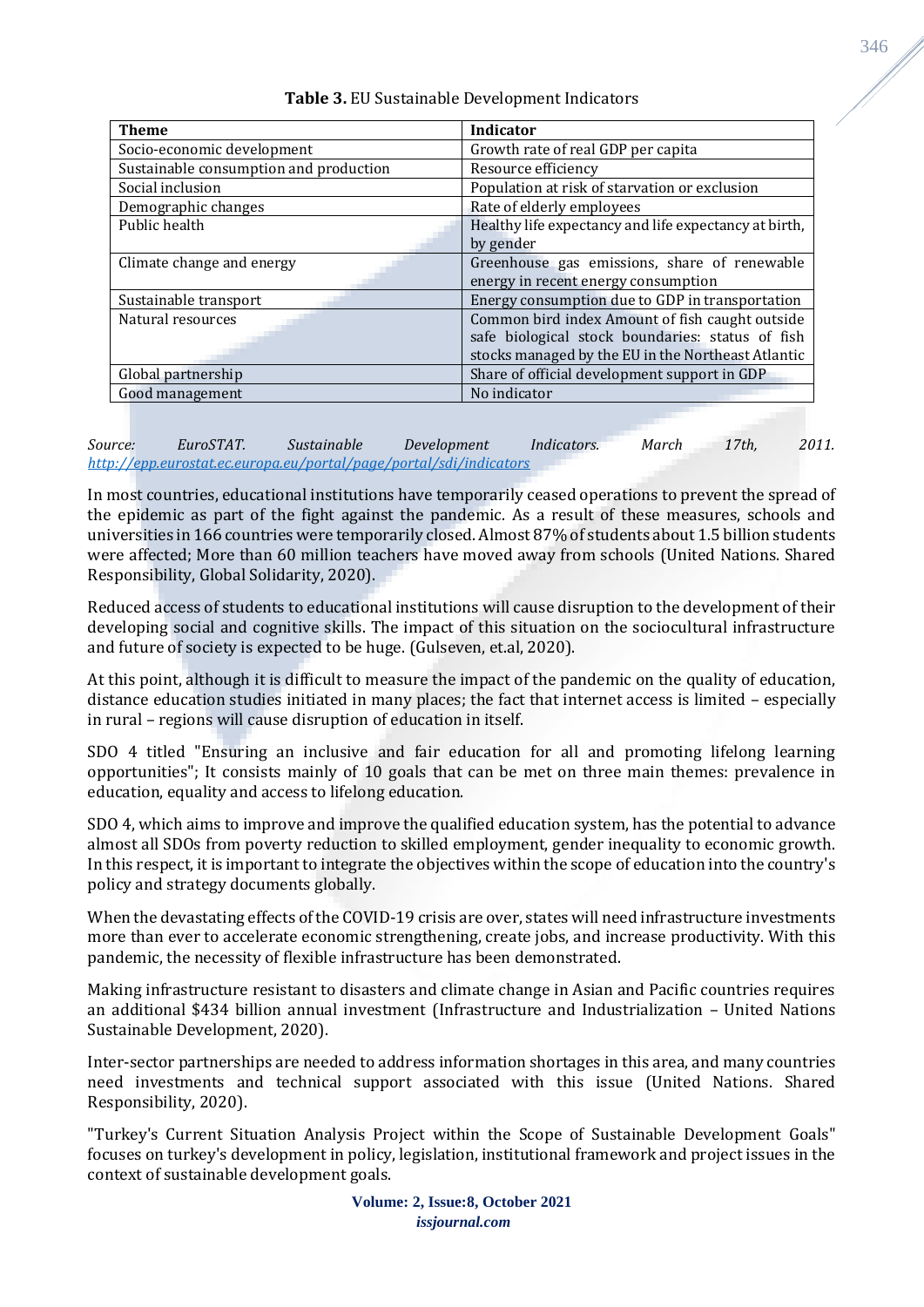A total of 17 Sustainable Development Objectives (SDO) have been defined within the scope of the 2030 Agenda, which envisages the evolution of the direction of development around the world to a more sustainable course. The main purpose of SDO; During the period 2015-2030, it is to work with the slogan "do not leave anyone behind" so that no country and no one is left behind in the development process.

SDO 16 (Peace, Justice and Strong Institutions): Significant progress has been made in the fight against violence and crime in Turkey in the 2000s due to the impact of the EU harmonisation process in terms of policy, legislation and institutional framework. Significant improvements have been made in the effectiveness of public services, especially in practice. The main needs that stand out within the scope of this purpose are the elimination of problems in practice, accelerating processes in access to justice, a greater focus on the prevention of crime, resolving problems related to financial crimes through further mechanisms and coordination, and producing sub-breakdown data in SDO 16 indicators.

The implementation of these prominent policies is possible with new models, strategies, projects and programs to be developed; in the context of targets, new studies should be produced in the following areas:

o Supporting the development of information technologies;

o Increasing resource efficiency in industrial facilities and increasing national and international cooperation o Increasing the resilience of poor and disadvantaged groups to disasters;

o Reducing gender inequality;

o Supporting youth employment;

o Mobilization of local governments in line with the inclusion of disabled people and other disadvantaged groups;

o Improving the effectiveness of public services with fundamental rights and freedoms;

o Reduction of food losses;

o Protection of genetic diversity of seeds, plants and pet species;

o Development of plant and animal gene banks;

o Dissemination of integrated forest management; o Improvement of urban spatial standards;

o Establishment of infrastructure for smart cities;

o Strengthening sustainable tourism practices;

• It is necessary to develop and diversify funding sources in order to implement both projects and implement national programs, especially and not limited to the issues and areas mentioned.

### **Social Awareness Studies**

It is the "COVID-19 (SARS-CoV-2 Infection) Guide" prepared by the Ministry of Health, which was first prepared on 14 January 2020 on the recommendation of the Scientific Council and updated on April 14, 2020. From the moment this guide was first published, written in the form of flyers, posters, videos, booklets, visual and social media tools were delivered to all segments of society and social awareness studies were carried out on issues such as symptoms of disease and ways to prevent disease. The establishment of ALO 184 SABIM Corona Hotline can also be evaluated within this scope.

# **Stay At Home Apps**

The Coronavirus (Covid-19) pandemic, which occurred in late 2019, has affected many sectors in every country (Gokduman, 2021). The circular issued by the Ministry of Interior dated March 26, 2020 stated that the April, May and June meetings of the metropolitan, provincial, district, town municipalities and local administration associations councils and provincial general assemblies can be postponed, but an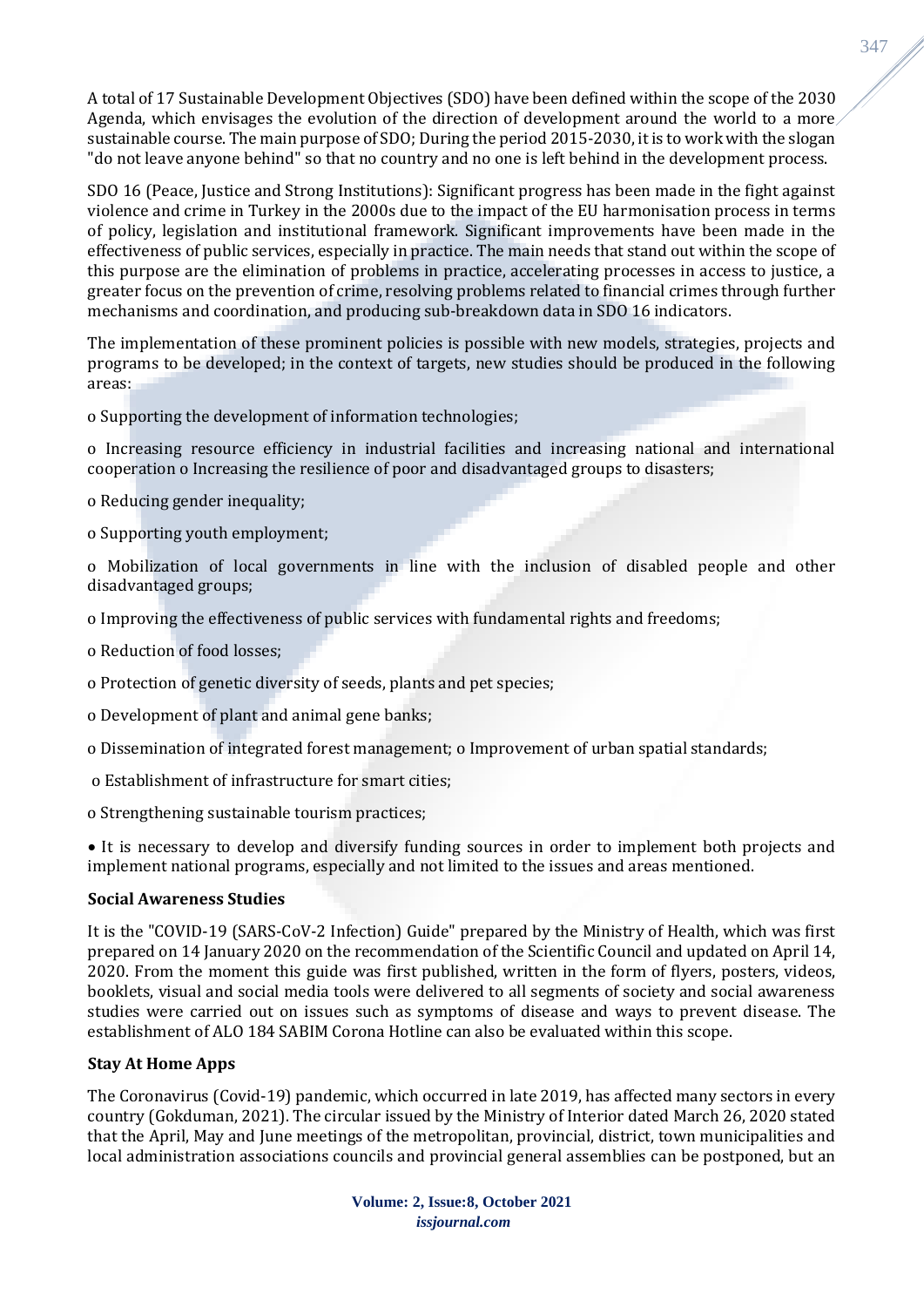extraordinary meeting can be held provided that health measures are taken if necessary (www.icisleri.gov.tr).

Within the scope of the fight against the Coronavirus Epidemic published by the Ministry of Interior, with the Additional Circular on Parks, Promenade, Picnic Places, on weekends, in the coastal bands, promenade and ruins of citizens in the provinces and districts, in picnic areas until the fight against the virus is achieved, especially on March 28-29, 2020; picnicking, fishing, sports, hiking, etc. will be banned and these measures can be extended to weekdays according to the situation of the provinces and districts.

Different measures were implemented by the Ministry of Health for citizens returning from Umrah, and mandatory quarantine was initiated in student dormitories belonging to the Credit and Dormitories Institution in Ankara and Konya (www.diyanet.gov.tr, 2020).

According to the exceptions specified by the curfews issued in accordance with the circulars issued by the Ministry of Interior, especially bread production, health products outlets, public and private health institutions and pharmacies, public institutions and organizations producing compulsory services, managers, officials and employees working there and representatives of the Parliament, etc. will be able to go out on the street.

#### **Germany**

Report of the German Federal Government to the High Level Political Forum on Sustainable Development, 2016

The National Sustainability Strategy serves as a guide for the governance of sustainability in Germany. Sustainability in the country is managed in three scopes with a sustainability management system.

 $\times$  First, in the context of its internal impact, the New National Sustainable Development Strategy is being renewed to include SDOs. A viable action plan is put forward for each SDO.

 $\times$  Secondly, the global interaction of the 2030 Agenda is discussed in the New National Sustainable Development Strategy and the issue is evaluated together with the impacts beyond the country's borders. In the context of SDOs, Germany focuses internationally on clean energy, energy efficiency, promoting entrepreneurship, promoting sustainable production and lifestyles, and preventing illegal financial flows.

 $\times$  Third, it focuses on international cooperation and a multi-stakeholder approach to sustainable development. Germany says it aims to take part in international cooperation with its role in official development aid and international climate finance.

The multi-stakeholder approach is based on communication and interaction with different stakeholders such as civil society and the private sector. The Committee of Ministers for Sustainable Development, led by the President of Germany, is the organization that directs the implementation of the sustainable development strategy.

The Committee provides strategic input to the German government and serves as a forum for different public bodies to share and interact with information on the subject. The Parliamentary Advisory Council for Sustainable Development supports the parliament on the sustainable development strategy and carries out sustainability impact assessment mechanisms of the draft legislation.

The German Council for Sustainable Development is an independent advisory board that has served the government since 2001. It consists of 15 members representing the elements of sustainable development on the economic, environmental and social side in national and international aspects. Dialogue with civil society is a continuous process. During the process of updating the National Sustainable Development Strategy, citizens are asked for their opinions via the Internet and through different sessions. In the future, efforts are underway to evaluate the needs and proposals of civil society in a broader context.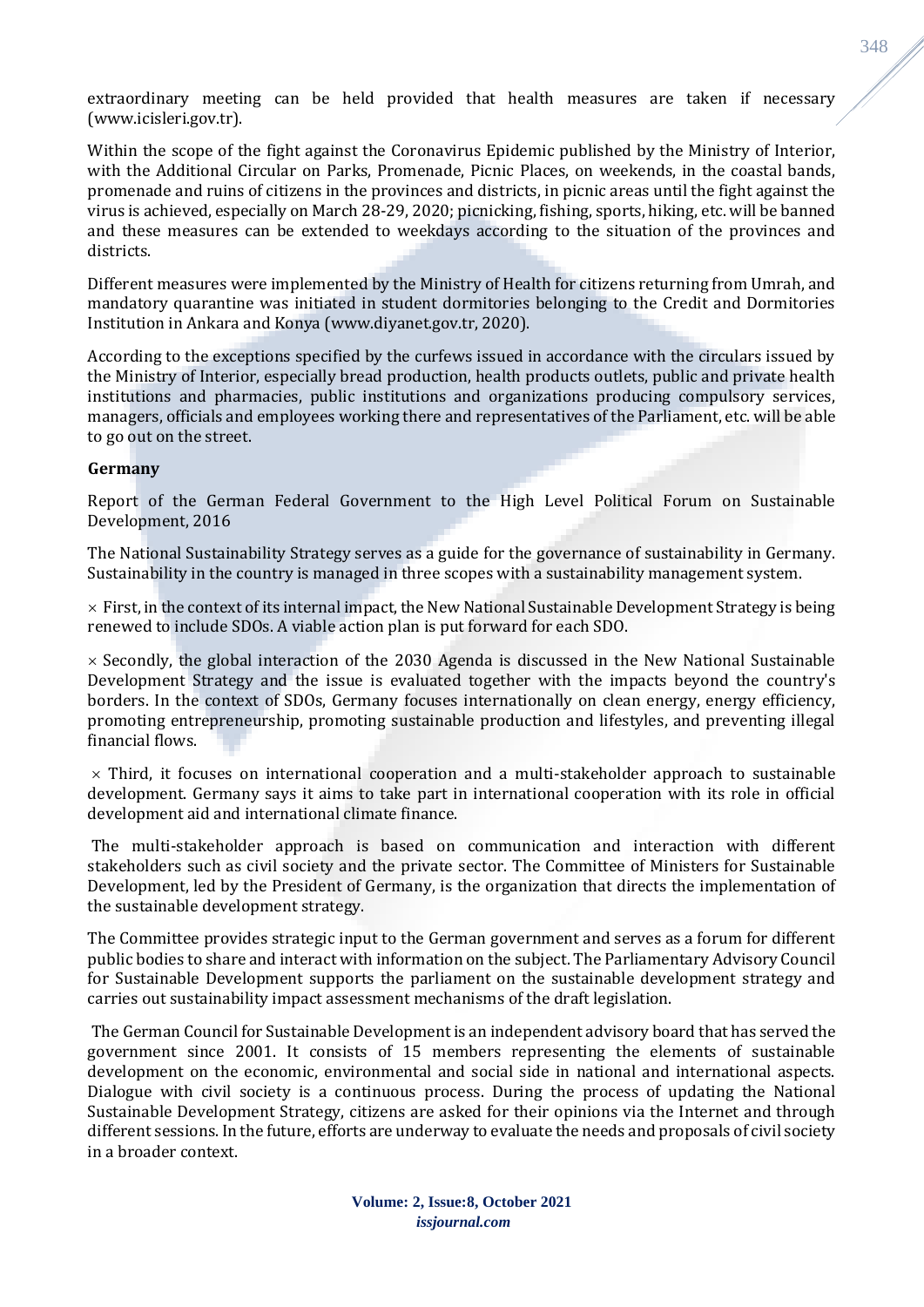### **Brazil**

Brazil Voluntary National Review on the Sustainable Development Goals, 2017

The National Commission for Sustainable Development Goals, established in 2016 for the 2030 Agenda in Brazil, includes a total of 16 representatives from federal, state, regional and municipal governments and civil society.

 $\times$  Manufacturing sector: Represented by the National Confederation of Industry and the Ethos Institute of Business and Social Responsibility.

 $\times$  Third sector: Organizations such as Abring Foundation for Childhood and Adolescent Rights, Brazilian Scientific Development Society, General Employees Union, World Vision, National Council of Protected Areas represent a total of 2,294 institutions.

 $\times$  Academy: The National Association of Directors of Higher Education Institutions represents 67 institutions.

 $\times$  Municipalities: The National Confederation of Municipalities represents 4,972 municipalities.

State and territory governments: The Brazilian Association of State Environmental Institutions represents 27 state environmental secretariats and 21 state environmental agencies. Federal government: The Office of the President, the Office of the Vice President, the Ministry of Foreign Affairs, the Ministry of Social Development, the Ministry of Planning, Development and Management and the Ministry of Environment are represented.

 $\times$  In addition, the Brazilian Institute of Geography and Statistics and Applied Economic Research is participating as a permanent technical consultant.

 $\times$  Other non-governmental organizations and government bodies can also take part in the Commission through thematic rooms. The commission's duties include establishing an action plan for the implementation of the 2030 Agenda, proposing strategies, tools and programmes, monitoring and reporting SDO development, following examples of good practice for development in the field of SDOs, and ensuring national, regional and local integration for SDOs. Civil society structures can also take part in the work of the Commission through thematic rooms.

### **Finland**

National Report on the Implementation of the 2030 Agenda for Sustainable Development Finland, 2016

The Committee has an important role to play in implementing, evaluating and monitoring the 2030 agenda nationally. The Commission was created with a hybrid structure model that brings together high-level political leadership and civil society actors. It is one of the world's first commissions to work on the subject and the longest active commission with 23 years of service. The commission chairman is the Prime Minister, and the vice-presidents are the Ministers of Agriculture and environment.

The commission also said:

- $\times$  Assembly
- $\times$  All ministries,
- $\times$  Local governments,
- Autonomous management zones,
- $\times$  Business representatives,
- $\times$  Unions
- $\times$  Church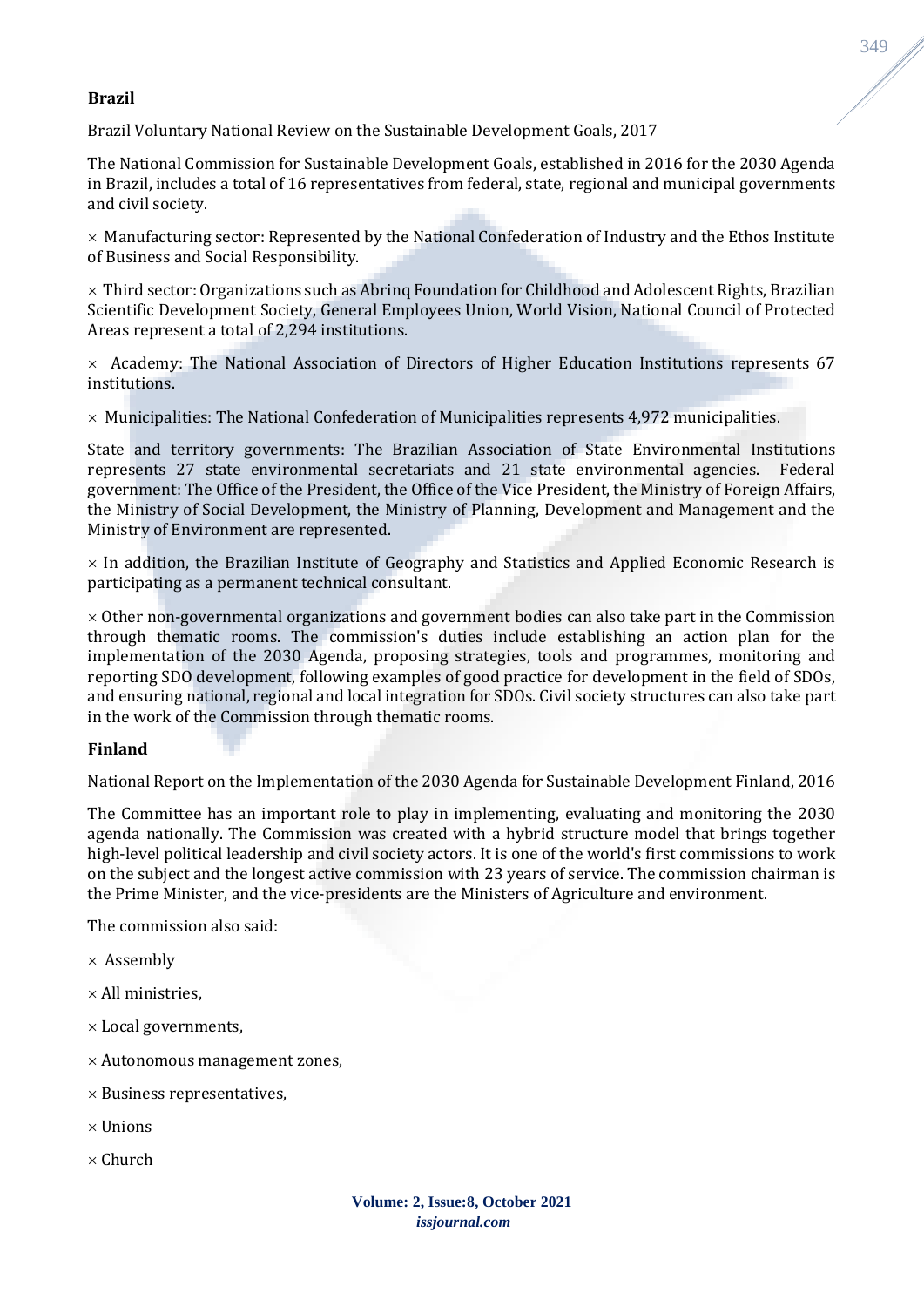At the beginning of 2016, the Prime Minister's Office assumed responsibility for coordinating the national implementation of Agenda 2030 and national sustainable development policy as part of the secretariat duties of Finland's National Commission for Sustainable Development. The Sustainable Development Coordination Network, consisting of representatives of ministries with a key role, supports and directs the work of the Coordination Secretariat. This network has been responsible for coordinating sustainable development between various administrative sectors for nearly two decades. The network is collected about ten times a year.

On the other hand, the National Indicator Network is responsible for updating indicators of national sustainable development goals approved in 2014 as part of the national implementation plan under Agenda 2030. It also serves as a national support group in the SDO indicator study carried out internationally.

Statistical authorities, Ministries, and various research institutions, as well as a number of other organizations, are scheduled to be invited to participate more comprehensively in the indicator network and the update of national indicators. In addition, Finland's Agenda 2030 partnership and cooperation with developing countries is evaluated on the basis of development policy.

### **South Korea**

Year One Implementing the SDGs in the Republic of Korea, 2016 National Voluntary Review

South Korea is working on the inclusion of sustainable development in its current development plan. The Presidential Commission for Sustainable Development (PCSD) was established by the Korean government following the Rio Summit.

In 2010, the Commission became a ministerial committee under the Ministry of Environment. Since its inception, PCSD has acted as an advisory board for the development of national plans and programmes for sustainable development.

The Green Growth Commission was established in the country, which also serves to ensure green growth. The Commission, which has been in operation since 2010, encourages the focus on green growth in the economy and employment. Cooperation and joint interaction with NGOs is conducted by the Local Sustainability Association of Korea.

This initiative was established to support NGOs' involvement in policymaking at the national level. The Committee for International Development Cooperation is involved in implementing SDOs and determining the Korean government's official development assistance policies. In a way, it is responsible for the international cooperation process of sustainable development. The committee members consist of the Prime Minister, the relevant Ministers (including the Ministers of Foreign Affairs, Strategy and Finance), the directors of different public institutions, and representatives of non-public groups such as academics and researchers.

When the Sustainable Development Agenda and SDO coordination structures of the evaluated countries are examined, it is determined that some common ground points emerge:

 $\times$  Countries underline the importance of ownership and strong leadership in order for SDO to succeed in a national context. In this respect, it is important that the institutional governance structure to be designed for Turkey positions the ownership of SDOs at a high level.

 $\times$  Clear determination of duties and responsibilities between ministries is a prerequisite for the healthy implementation of practices. Accordingly, the responsibilities of all relevant institutions should be defined at the beginning of the process.

 $\times$  The private sector is seen as an essential stakeholder for the implementation of SDOs. In this respect, it is observed that the private sector is represented in the institutional structures established. Reasonable representation of the private sector is an issue to be considered in the institutional governance structure to be established for Turkey.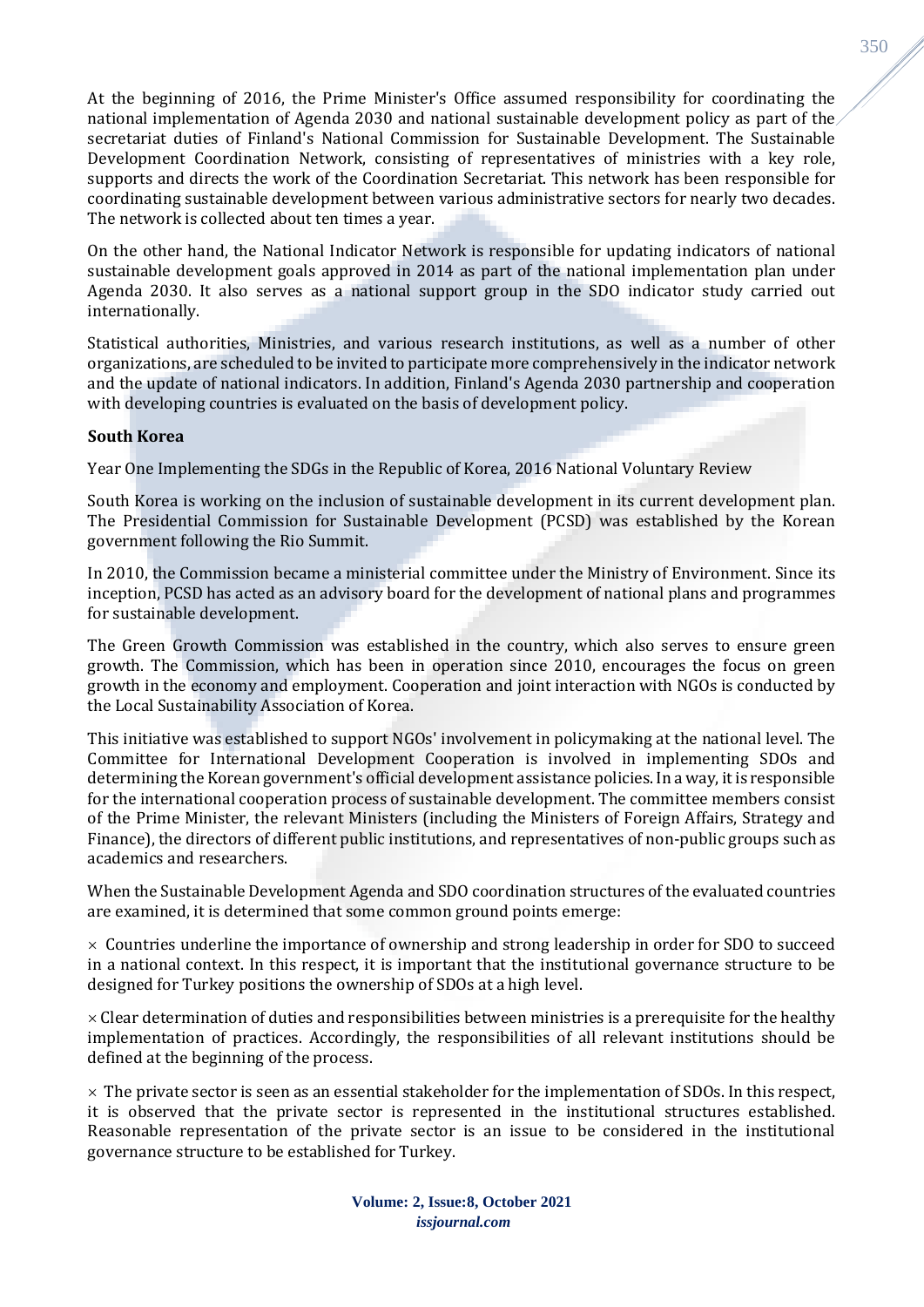$\times$  It may be useful to categorize/level SDOs on a national scale according to the issues and elements that constitute importance and priority for the country. In the light of these evaluations, it was taken into account that the corporate framework proposal for Turkey should be functional, covering all stakeholders, objective, transparent functioning structure and measurable structure.

## **Economic Measures taken to combat the pandemic in Turkey**

### **Tax, etc. financial measures**

- 6-month postponement of the payment of taxpayers, VAT and premiums of more than 2 milliontaxpayers,
- •All 1.9 million citizens of the income taxpayer are covered by force majeure,
- 6-month postponement of legal payments for hotelrentals,
- Deferral of tax filing and accrued tax paymentperiods,
- Extension of the payment periods of the taxes accrued in accordance with the declarations by sixmonths,

• Delaying the declarations and payments of taxpayers over the age of 65 who cannot go out due to chronic illness until the end of theban,

- •Delaying the implementation of the accommodation tax until January 2021,
- Reducing the VAT rate from 18% to 1% for 3 months in domestic airtransport,

### **Banking transactions;**

• Those who do not pay installments, interest and principal until March 31, 2020 can postpone their payments for thisperiod,

- Individual credit customers can delay installments, credit card payments up to 3months,
- Public banks to commission the basic needs support package for all citizens with incomes below 5 thousand TL permonth,
- Providing "Continued Employment Credit Support" to all companies affected by theoutbreak,

• Implementation of "business and financial support" and " paraf trades card support" packages for all tradesmen byHalkbank,

### **Measures taken for employment;**

- Maintaining minimum wage support regardless of operatingsize,
- Commissioning of flexible and remote working model in public and privatesector,

•Introduction of short-term work allowance for employees in workplaces affected by corona virus to prevent layoffs,

• 3 months salary support for citizens working in businesses that reduce or stop their activities with short work allowance,

### **Financial support to households;**

• Providing 1,000 TL in cash assistance to 2 million 111 thousand households in need, the commissioning of the 2 billion TL package in thiscontext,

• Providing 40 billion liras of financing support to 6.7 million citizens with incomes under 5 thousandliras,

351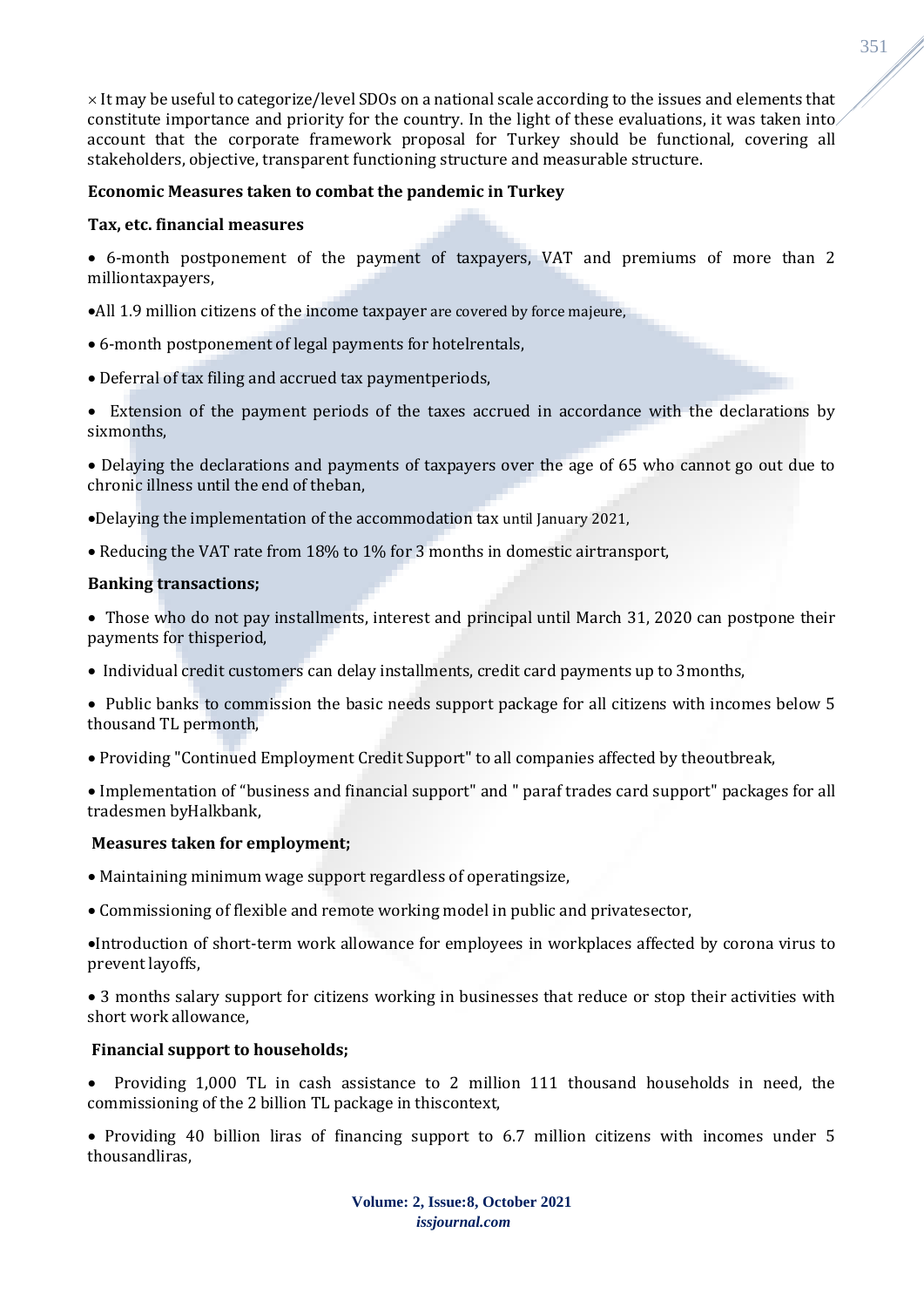• 1,000 TL of assistance to the unemployed and 5.5 million families who have requestedhelp,

## **Municipalities**

• Providing 3 billion TL in addition to municipalities,

• Failure to make a 3-month (April-May) deduction of TL 3 billion in monthly tax share payments of municipalities,

## **Other**

• Expansion of state-sponsored credit insurance coverage: In this context, state-sponsored credit insurance has been increased from TL 25 million to TL 125 million,

• Through Halkbank, 27 billion lira was provided to 1 million 300 thousand farmers. No rent for 2 months from companies located in the technology development zone,

• Performance payments for all health workers are made from the ceiling, which is the highest level for 3 months: An additional 4.5 billion TL has been provided for this,

• Recruitment of 32,000 medical personnel.

*Source: Ministry of Treasury and Finance of the Republic of Turkey, Covid-19 Economic Stability Shield Package, <http://www.isim.org.tr/content/upload/attached-files/covid-19-ekonomik-istikra-20200414170956.PDF> ; Turkish Exporters Assembly (2020). Measures taken in our country to combat Covid-19 as of 2020.*

Another difference in Turkey is that the "We Are Enough Turkey" campaign is carried out throughout the country with voluntary donations from citizens and institutions. As of November 30, 41.155.031.395 TL donation collected by the campaign was distributed to the citizens in need within the "Social Protection Shield Program".

### **Distance Education**

It was announced that primary, secondary and high schools would be suspended for one week from March 16 and distance education from March 23, 2020, but with the increase in the impact of the epidemic, it was decided to extend it until May 31, 2020 after April 30, 2020, and the exams were postponed. In addition, as of March 13, 2020, private nurseries, day care centers and private children's clubs were closed. As of March 16, 2020, it was decided that the universities had a 3-week holiday, but this application was extended to cover the spring semester of 2019-2020, and the universities were provided to carry out this process with distance education method.

While the Turkey SDO corporate structure proposal was constructed, the current institutional situation, current practices and needs of the country were evaluated from the perspective of SDO focal points. International examples were scanned and alternative models applied for the corporate structure were examined.

The current legislation, which determines the duties and responsibilities of institutions, has been a guide for identifying the institutions that will take part in the governance structure of SDOs. It is important that the structure to be constructed is a structure that ensures coordination and interaction between the relevant institutions and can be maintained. In light of these findings:

 $\times$  Indicating that SDOs are highly owned by the state government,

 $\times$  With different strums

o Allowing the follow-up and review of the subject at the technical and policy level, it complies with the procedures and principles of the international reporting cycle,

o Observing the compliance of macro policies with SDOs,

o Directing the application to achieve SDO goals,

**Volume: 2, Issue:8, October 2021** *issjournal.com*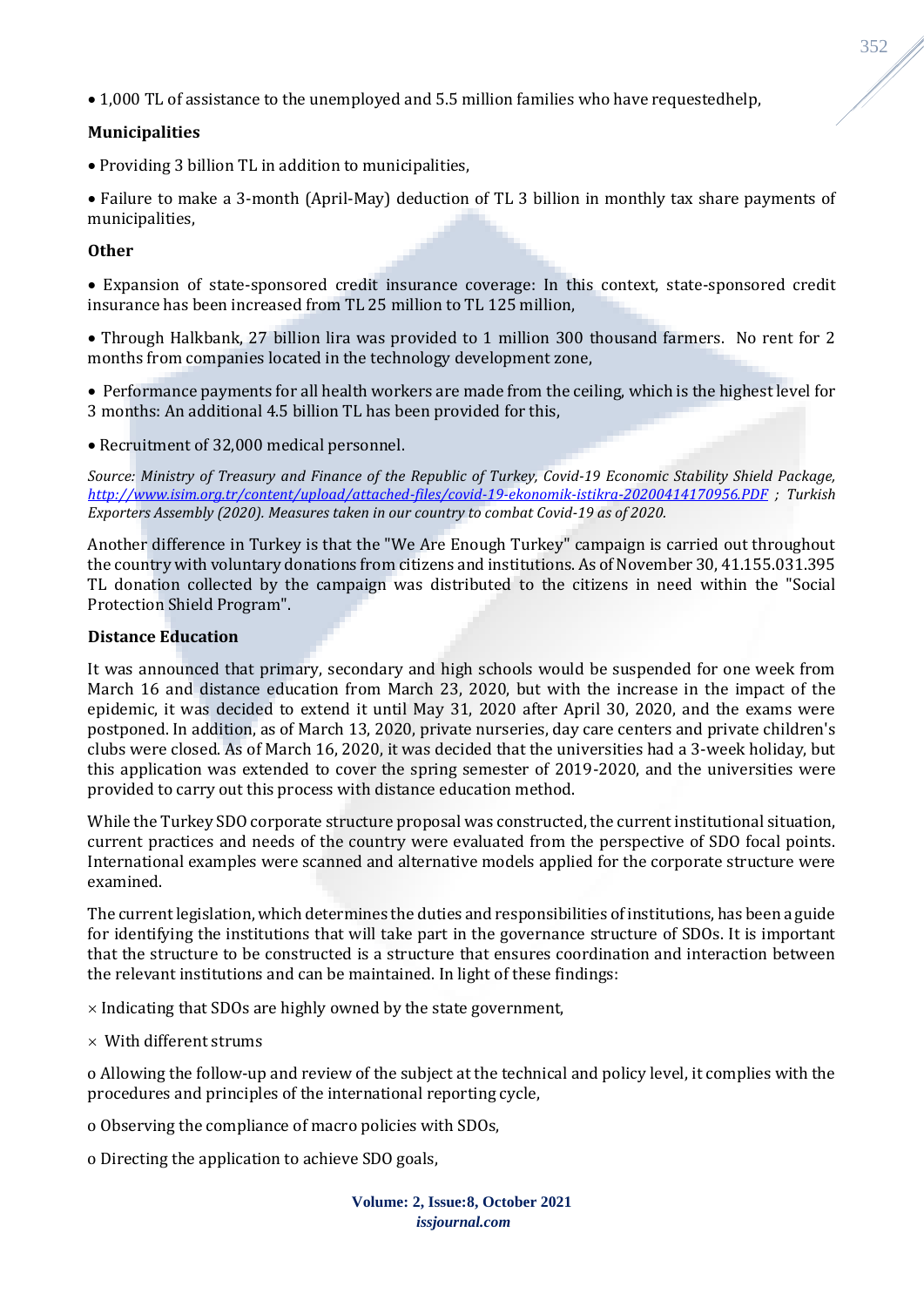o It is aimed to create a functional structure based on participation.

Turkey aims to transform the fields of Industry 4.0 and technological development in the coming period, increasing its quality along with the speed of economic growth in the transition from medium development level to high level of development. In this context, it is recommended to develop education and national and international cooperation at all levels for efficiency in the fields of industry and innovation.

It is necessary to use three channels effectively in order to increase social awareness and to cover all stakeholders:

o Educational institutions: Incorporation of SDOs into the curriculum, organizing activities aimed at raising awareness in schools, projects, competitions, etc. are considered both possible and useful.

o Local governments: The creation of an active network involving municipalities and city councils will be important for the implementation of SDOs throughout the country, raising awareness and sharing information.

o Research institutions: It is critical to determine the priorities for the implementation of SDOs and to conduct research evaluating the effects of the applications. In a nutshell, 11. It is recommended that the Development Plan develop an approach covering SDOs, match some of the policies contained in the strategy documents with SDOs and include these issues in the Plan, taking into account national prioritizations for SDOs.

### **Results**

Since the concept of sustainable development is wide and comprehensive with its economic, social and environmental dimensions, the effects of changes in these dimensions are also multifaceted. In addition to versatility, the dynamic nature of sustainable development also makes it difficult to perceive and evaluate the issue. Therefore, sustainable development should be measured with sufficient economic, social and environmental indicators and indices using appropriate methods.

Crises similar to those caused by COVID-19 in our globalized world; will continue to appear for many different reasons. The COVID-19 pandemic crisis has devastating effects on human life as well as equally devastating socio-economic impacts for the whole world (Tandon, 2020).

As the world responds to the effects of this unique pandemic and tries to correct global impacts; In the context of the Sustainable Development Goals, it should focus on addressing key factors. It should be noted that every decision taken and every intervention in this process leads to other risks and uncertainties. The success of previous measures against the uncertainties that exist inherent in the risk society is the potential for resilience of the society. Conceptualized as a resilient society, this new approach means the construction of a social structure that can be prepared in all aspects of disasters.

One of the critical issues highlighted within the framework of the 2030 Agenda is the inclusion of social sectors, especially the private sector, in the process at the highest possible rate in sustainable development efforts. In bilateral relations and international cooperation, benefiting from the international commercial and economic experience of the private sector will increase the success of projects and programs.

• On the other hand, financial institutions need to explain the volume of their portfolios in sustainable development and the large picture across the country in a way that makes it possible for financial institutions to monitor the results of their support in sustainable development financing and their support in the environment, economy and social issues. It is important to add sustainability impact and outcome criteria to financial reporting processes and to promote sustainability reporting throughout the country.

• Another important issue in the implementation of the goals is international development cooperation. Turkey should continue to provide support to the least developed countries on the one hand and to develop bilateral and multilateral cooperation with developed countries with relatively high 353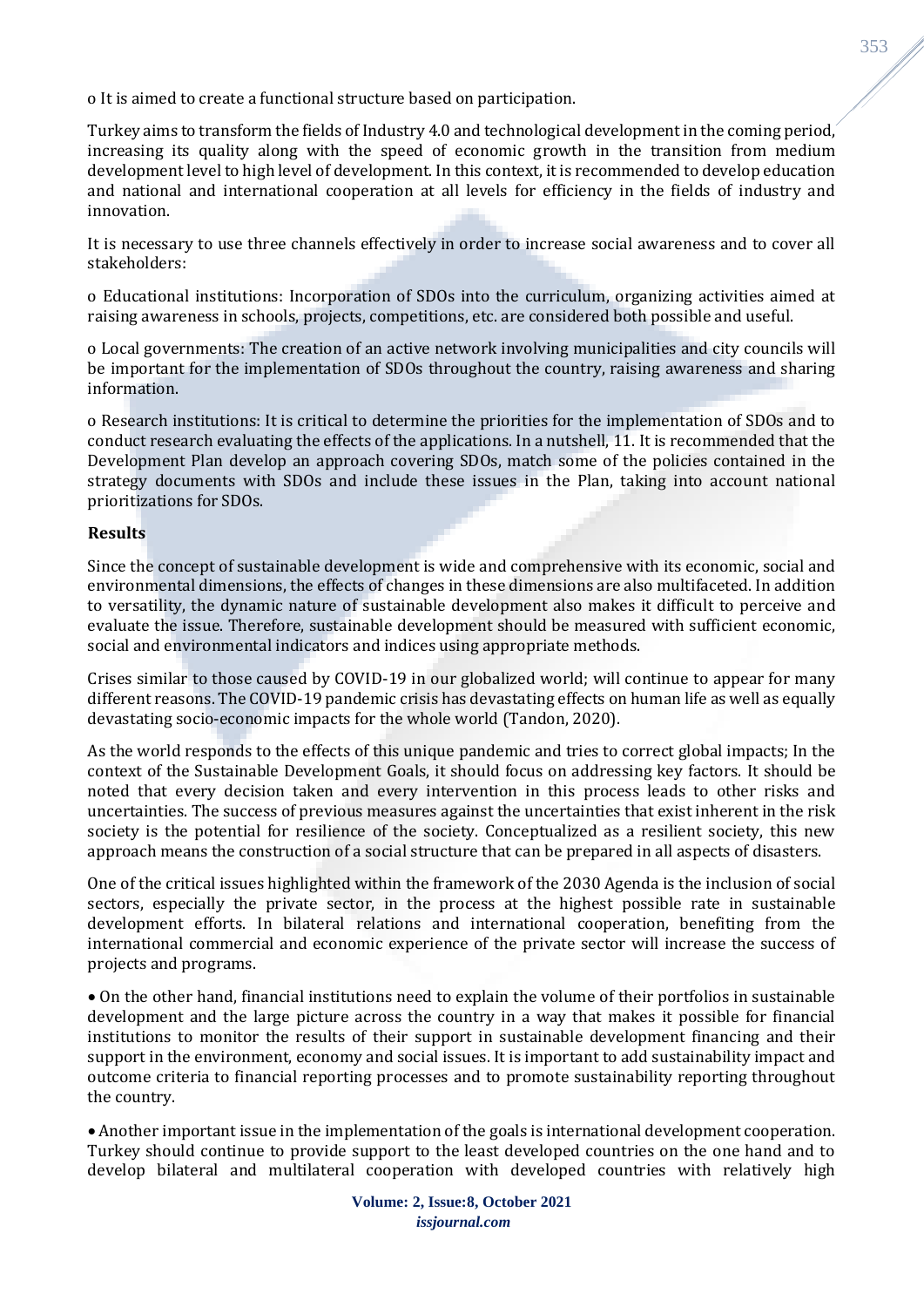accumulation, especially in finance and technology related issues. It is important that official development assistance for the least developed countries focuses on institutional capacity building and the transfer of experience and knowledge.

#### **References**

- Alagöz, M. (2007). Sürdürülebilir Kalkınmada Çevre Faktörü: Teorik Bir Bakış [Environmental Factor in Sustainable Development: A Theoretical View], *http://www.sdcertificate.info/dyn\_files/sd/104.doc.*
- Babaoğlu, C. (2017), Kamu Politikası Analizine Yönelik Kavramsal ve Kuramsal Bir Çerçeve, *Yönetim Bilimleri Dergisi*, [A Conceptual and Theoretical Framework for Public Policy Analysis, *Journal of Management Sciences*], Vol. 30(15), p.511-532. *[http://ybd.dergi.comu.edu.tr/dosyalar/Ybd/kamu](http://ybd.dergi.comu.edu.tr/dosyalar/Ybd/kamu-politikasi-analizine-yonelik-kavramsal-ve-kuramsal-bir-cerceve.pdf)[politikasi-analizine-yonelik-kavramsal-ve-kuramsal-bir-cerceve.pdf](http://ybd.dergi.comu.edu.tr/dosyalar/Ybd/kamu-politikasi-analizine-yonelik-kavramsal-ve-kuramsal-bir-cerceve.pdf)*
- Brazil Voluntary National Review on the Sustainable Development Goals, 2017. [https://sustainabledevelopment.un.org/content/documents/15806Brazil\\_English.pdf](https://sustainabledevelopment.un.org/content/documents/15806Brazil_English.pdf)
- Brundtland Report (1987) "Our Common Future" *<https://digitallibrary.un.org/record/139811>*
- EUROSTAT (2011). Sürdürülebilir Kalkınma Göstergeleri [Sustainable Development Indicators], 17.03.2011. *<http://epp.eurostat.ec.europa.eu/portal/page/portal/sdi/indicators>*
- Gokduman, E. (2021). "The Latest on Distance Education: Examples from Turkey and the World", International Journal of Social Science, Innovation and Educational Technologies (Online) - ISSN: 2717-7130. Vol: 2 Issue: 8 pp: 255-272. *<http://dx.doi.org/10.54603/iss.137>*
- Gulseven, Osman and Al Harmoodi, Fatima and Al Falasi, Majid and ALshomali, Ibrahim, How the COVID-19 Pandemic Will Affect the UN Sustainable Development Goals? (May 4, 2020). Available at SSRN: *<https://ssrn.com/abstract=3592933> or [http://dx.doi.org/10.2139/ssrn.3592933](https://dx.doi.org/10.2139/ssrn.3592933)*
- Gürlük S., (2001), Dünyada ve Türkiye'de Kırsal Kalkınma Politikaları ve Sürdürülebilir Kalkınma, *Uludağ Üniversitesi İktisat Fakültesi Dergisi,* Cilt:19, Sayı: 4 Kış Dönemi Aralık 2001, ss. 1-12.[Rural Development Policies and Sustainable Development in the World and Turkey, *Uludag University Faculty of Economics Journal*, Vol:19, Issue: 4 Winter Term December 2001, p. 1-12].
- Infrastructure and Industrialization United Nations Sustainable Development. (accepted on 26.09.2021) *[https://www.un.org/sustainabledevelopment/infrastructureindustrialization/.](https://www.un.org/sustainabledevelopment/infrastructureindustrialization/)*
- National Report on the Implementation of the 2030 Agenda for Sustainable Development Finland (2016). *[https://sustainabledevelopment.un.org/content/documents/10611Finland\\_VNR.pdf](https://sustainabledevelopment.un.org/content/documents/10611Finland_VNR.pdf)*
- Palabıyık H. (2005). Sürdürülebilirlik ve Yerel Yönetimler: Uygulanabilirliği ve Ölçümü Üzerine. Yerel Yönetimler Üzerine Güncel Yazılar-1: Reform. [Sustainability and Local Governments: On Applicability and Measurement. Current Articles on Local Governments-1: Reform] Özgür H. and Kösecik M. (Ed.). Nobel Yayınları [Nobel Publication], Ankara*. <https://silo.tips/download/srdrleblrlk-ve-yerel-ynetmler-uygulanablrl-ve-lm-zerne>*
- Report of the German Federal Government to the High Level Political Forum on Sustainable Development, 2016. *[https://sustainabledevelopment.un.org/content/documents/10686HLPF-](https://sustainabledevelopment.un.org/content/documents/10686HLPF-Bericht_final_EN.pdf)[Bericht\\_final\\_EN.pdf](https://sustainabledevelopment.un.org/content/documents/10686HLPF-Bericht_final_EN.pdf)*
- Sipahi, E. (2019). Kurumsal Sosyal Sorumluluk: Avrupa Bakış Açısıyla, [Corporate Social Responsibility: From a European Point of View] *Journal of Academic Value Studies*, Vol. 3(15), pages 76-92, Month: January. DOI: 10.13934/1999.393. [https://ideas.repec.org/a/atj/journl/v3y2019i15p76-](https://ideas.repec.org/a/atj/journl/v3y2019i15p76-92.html) [92.html](https://ideas.repec.org/a/atj/journl/v3y2019i15p76-92.html)
- Sipahi, E. (2020). COVID 19 and MSMEs: A revival framework. *Research Journal in Advanced Humanities* , *1*(2), 7-21. Retrieved from *[https://royalliteglobal.com/advanced](https://royalliteglobal.com/advanced-humanities/article/view/146)[humanities/article/view/146](https://royalliteglobal.com/advanced-humanities/article/view/146)*

354